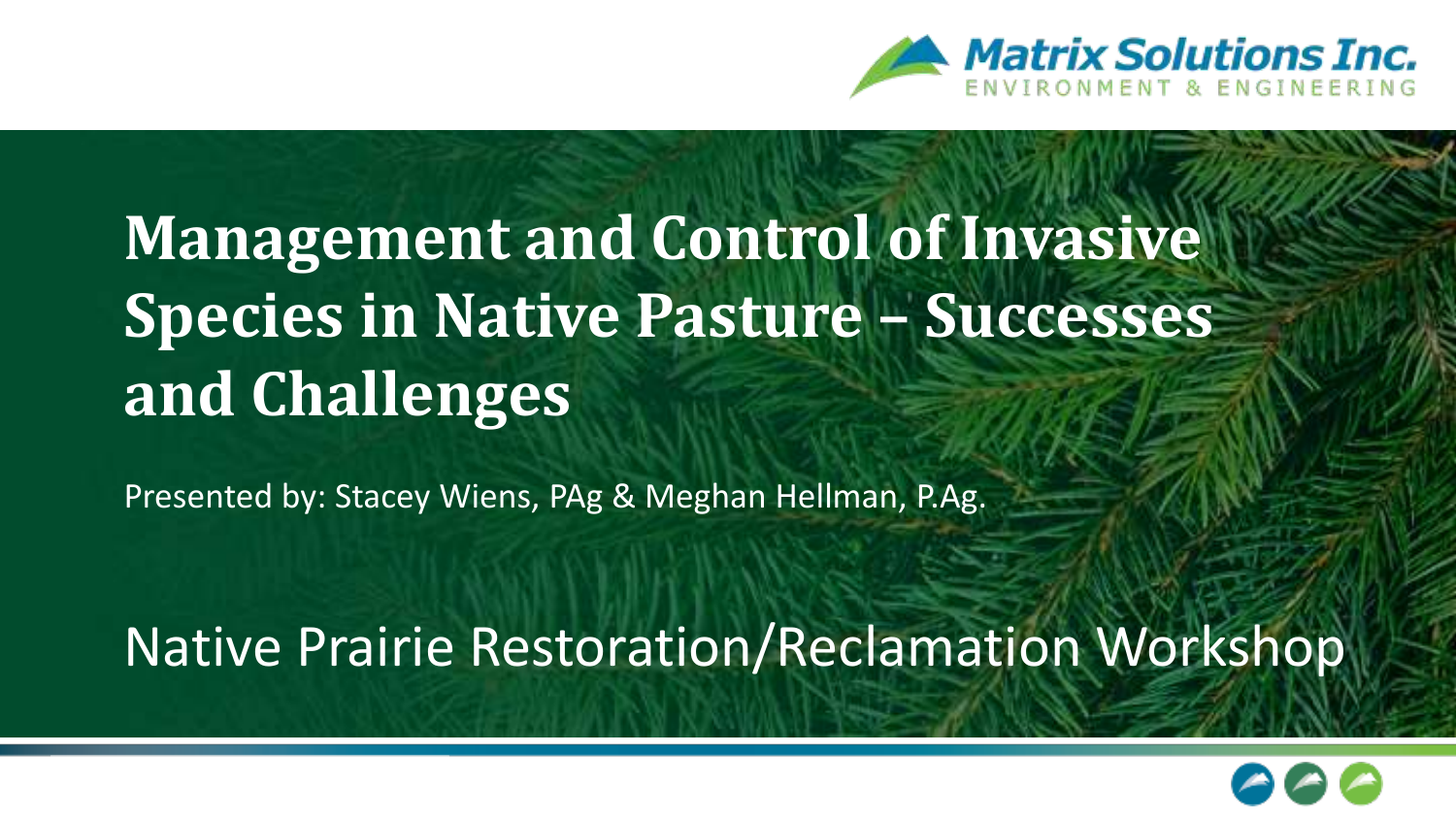## **Presentation Overview**

- Introductions
- Two different weed control programs: City of Medicine Hat and confidential client
- Project background and work completed
- Successes and challenges
- Next steps

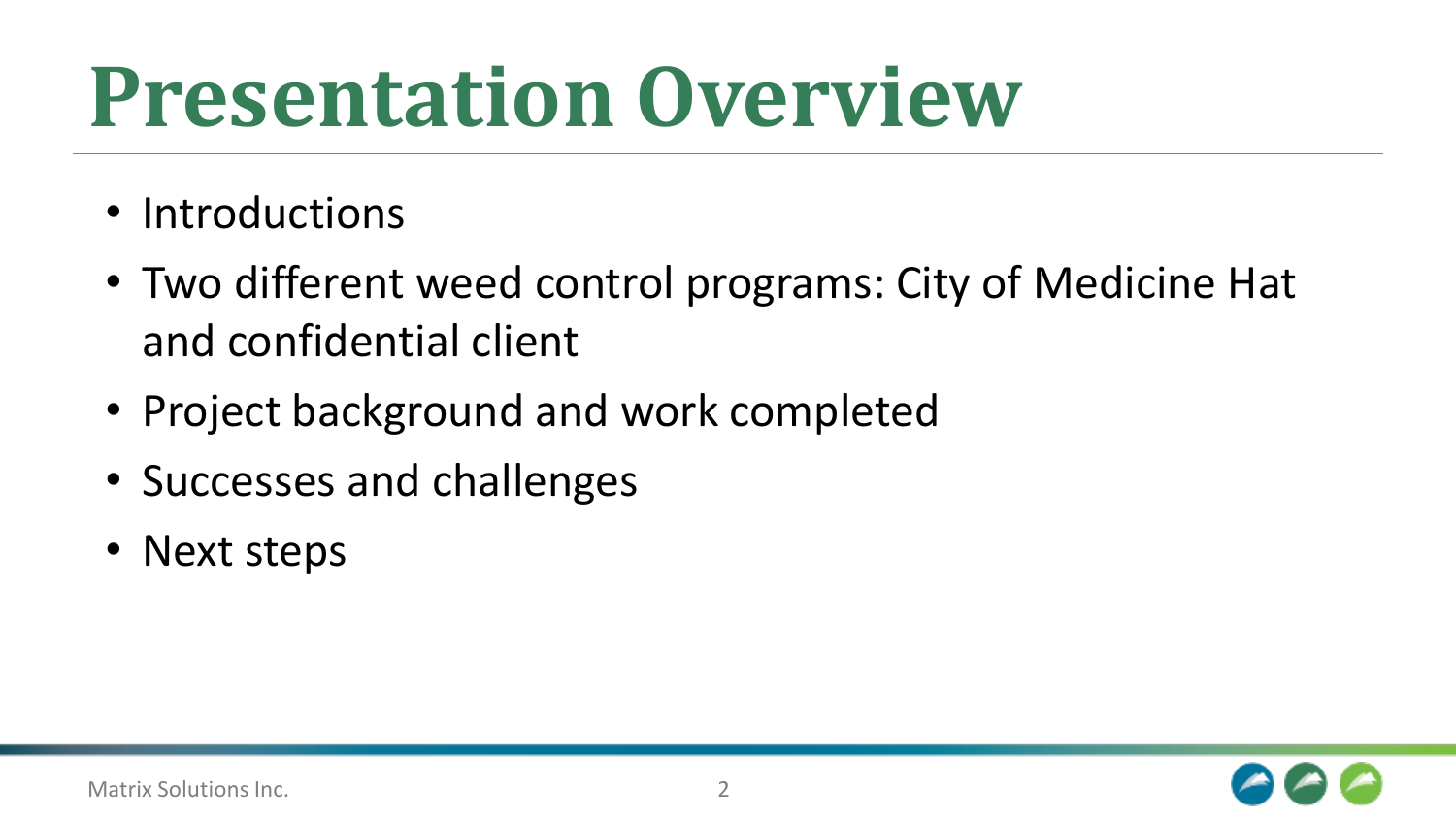#### **Matrix Solutions Inc.**



- 100% Canadian owned, environmental, and engineering consulting company
- Offices are located in British Columbia, Alberta, Saskatchewan, Manitoba, and Ontario
- Three main service lines:
	- Assessment, remediation, reclamation and monitoring
	- Environmental planning, assessment and approvals
	- Water resources
- Stacey Wiens, PAg, General Manager
- Meghan Hellman, P.Ag., Ecologist

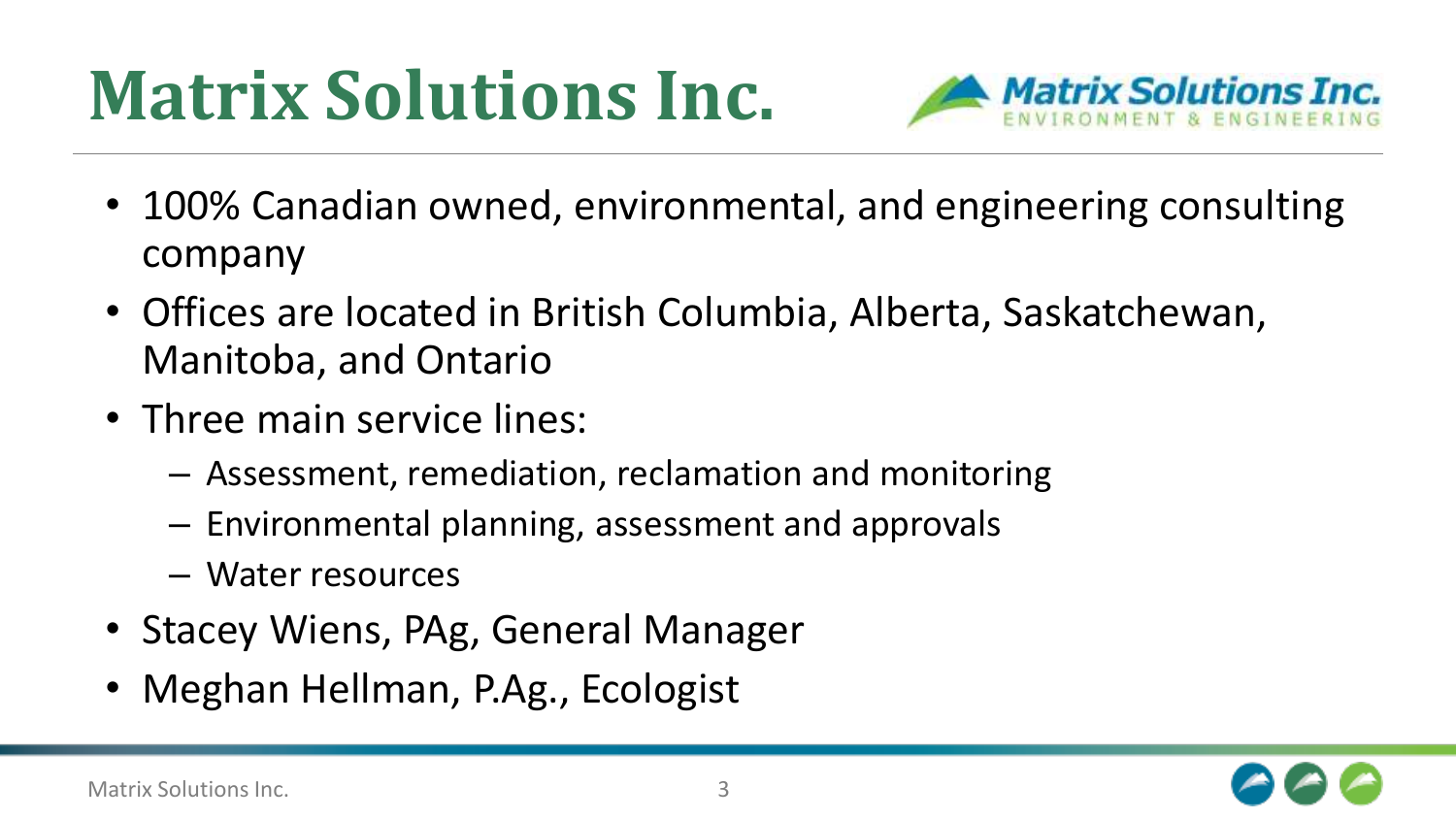### **Program Background #1**

- City of Medicine Hat department; responsible for management of lands till bought by a developer
- Confirmed reports of noxious weeds on their lands
- Alberta *Weed Control Act*
- City is completing their due diligence
- Department owned management plan





Aedicine Hat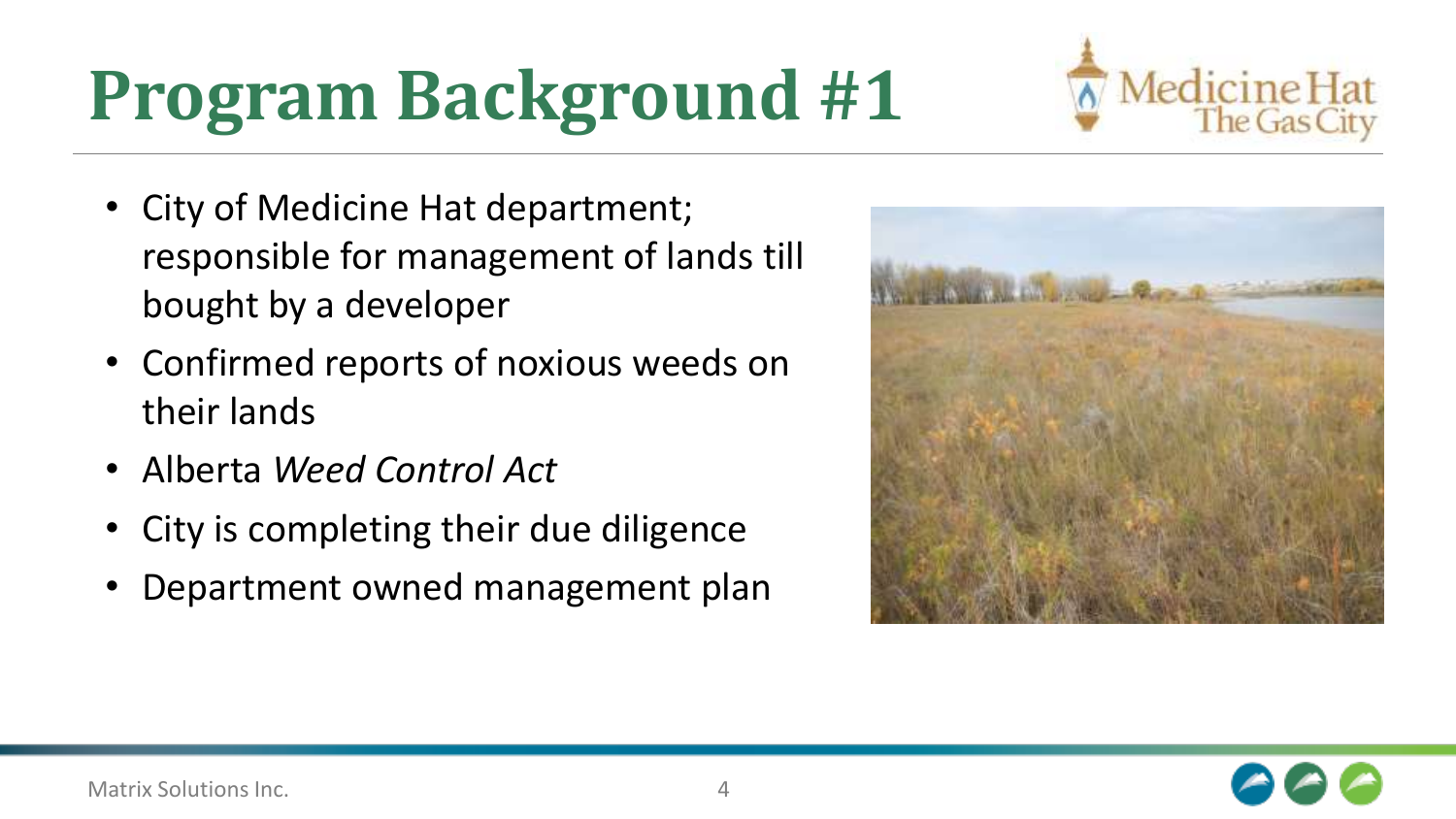### **Review of the Program**



- 2016 to 2019
- Inventory surveys completed in early October and April/May
- Developed a weed management plan (WMP) based on these inventory surveys
- Three years of weed control and monitoring complete
- Weed control completed by a third party contractor



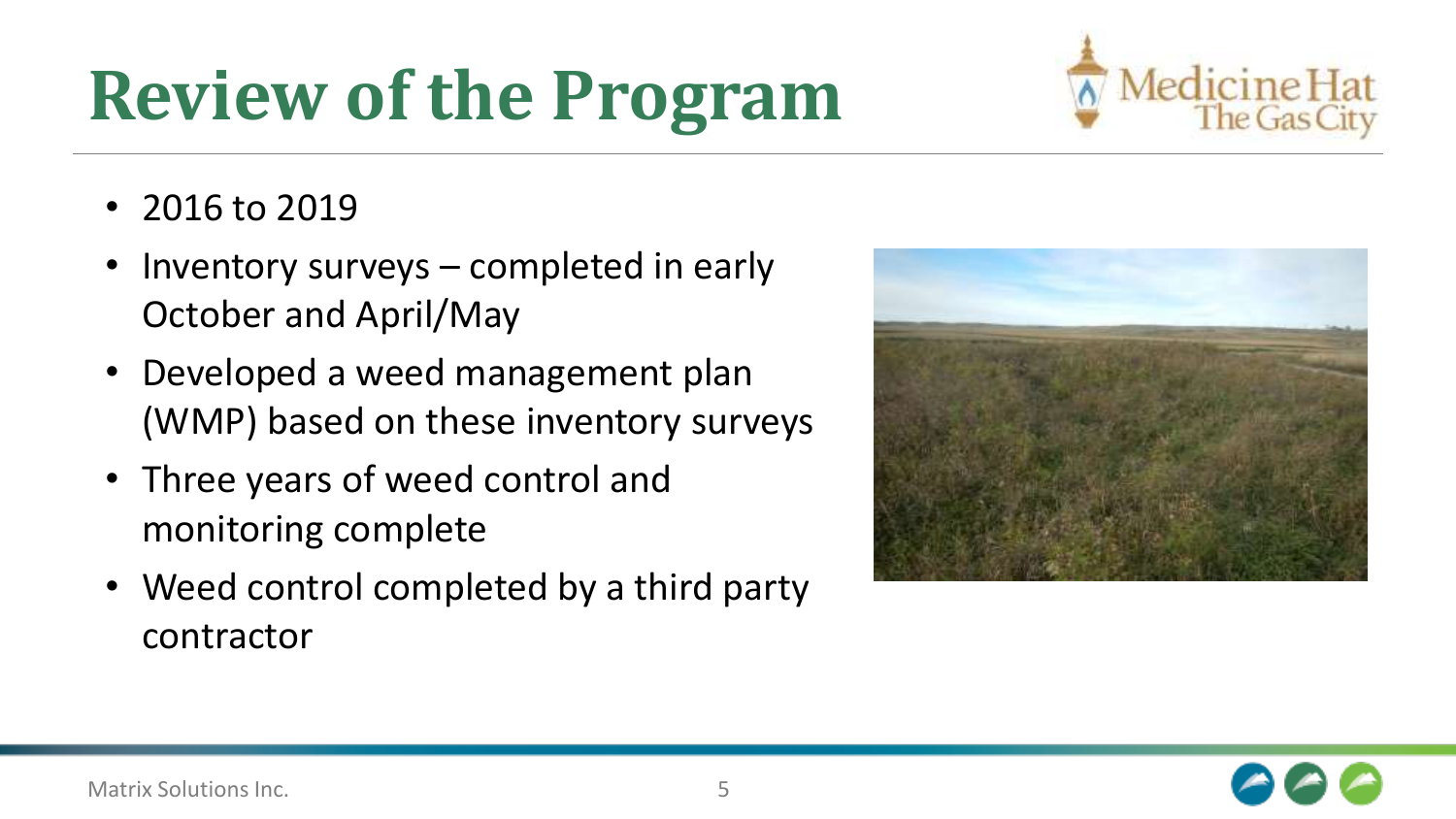#### **Inventory Program – Successes**

#### **Matrix:**

- Baseline map
- Valuable data for development of a weed management plan (WMP)
- Worked in conjunction with the Parks department

#### **Client:**

- Understanding of the weeds onsite and regulatory control requirements
- Formal documentation and process in place



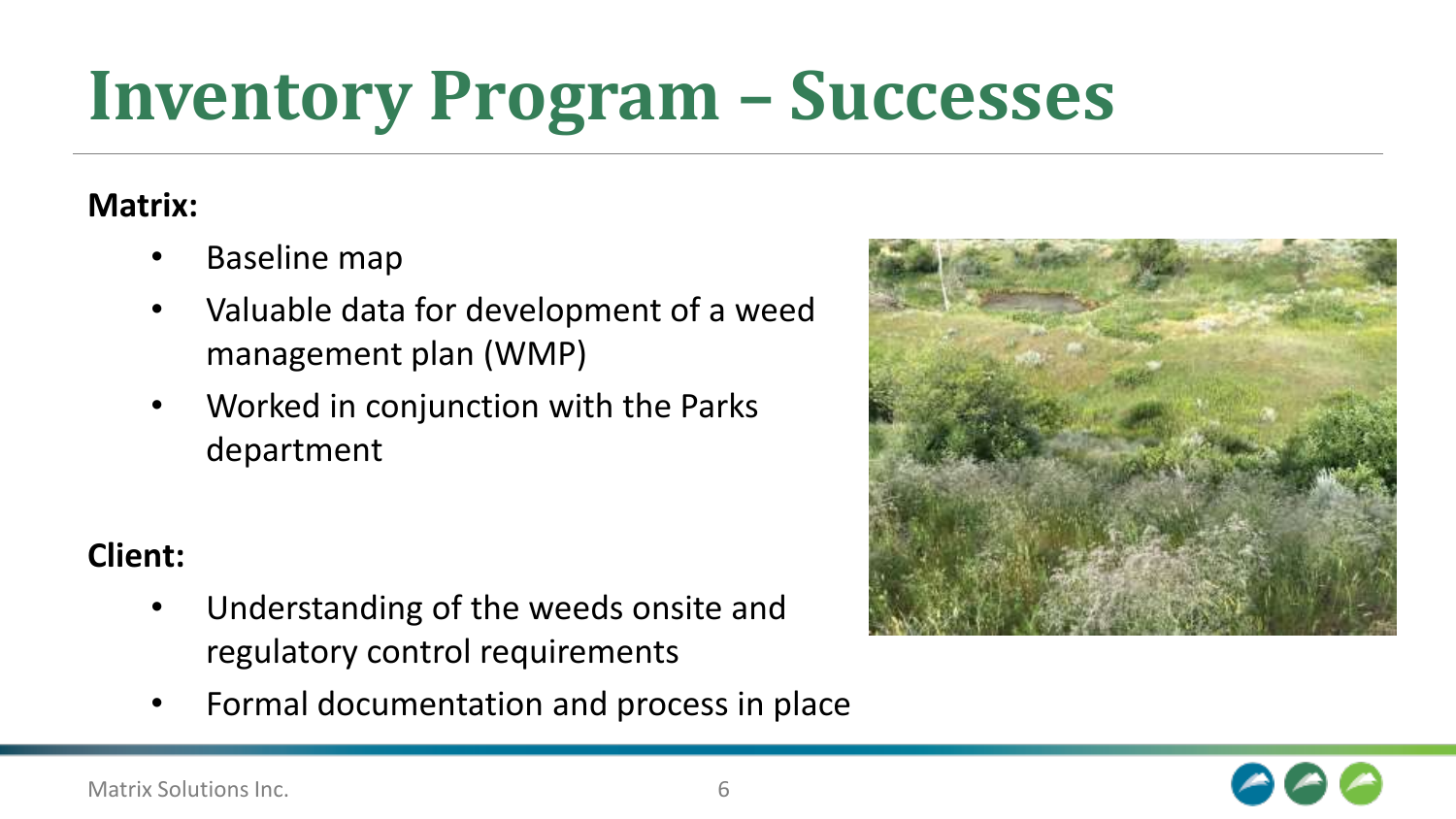### **Inventory Program – Challenges**

#### **Matrix:**

- Survey timing
- Collecting data for multiple weeds across large sites
- Plants have different common names

#### **Client:**

• Greater extent of weeds onsite than expected



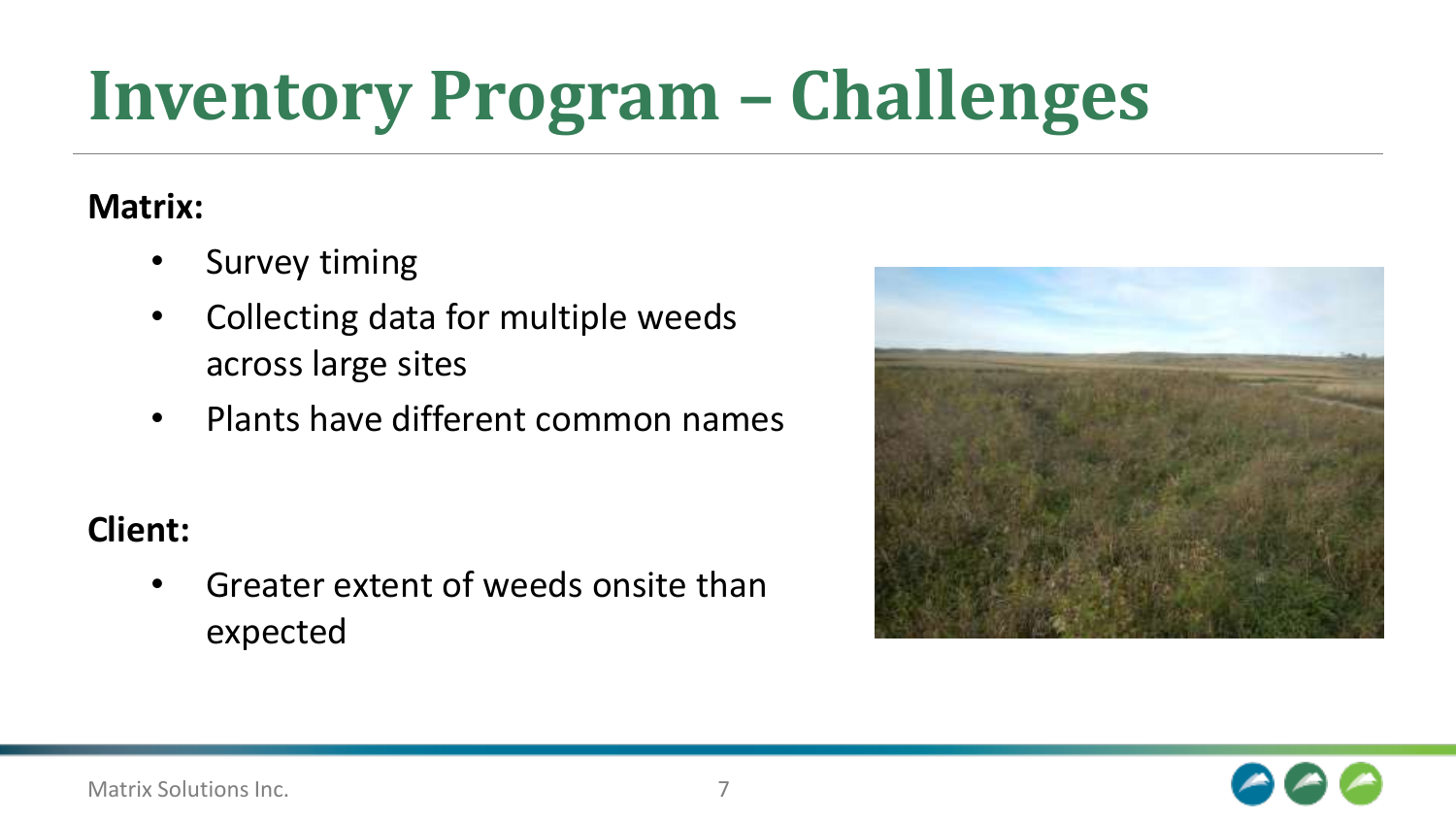#### **Site Example**





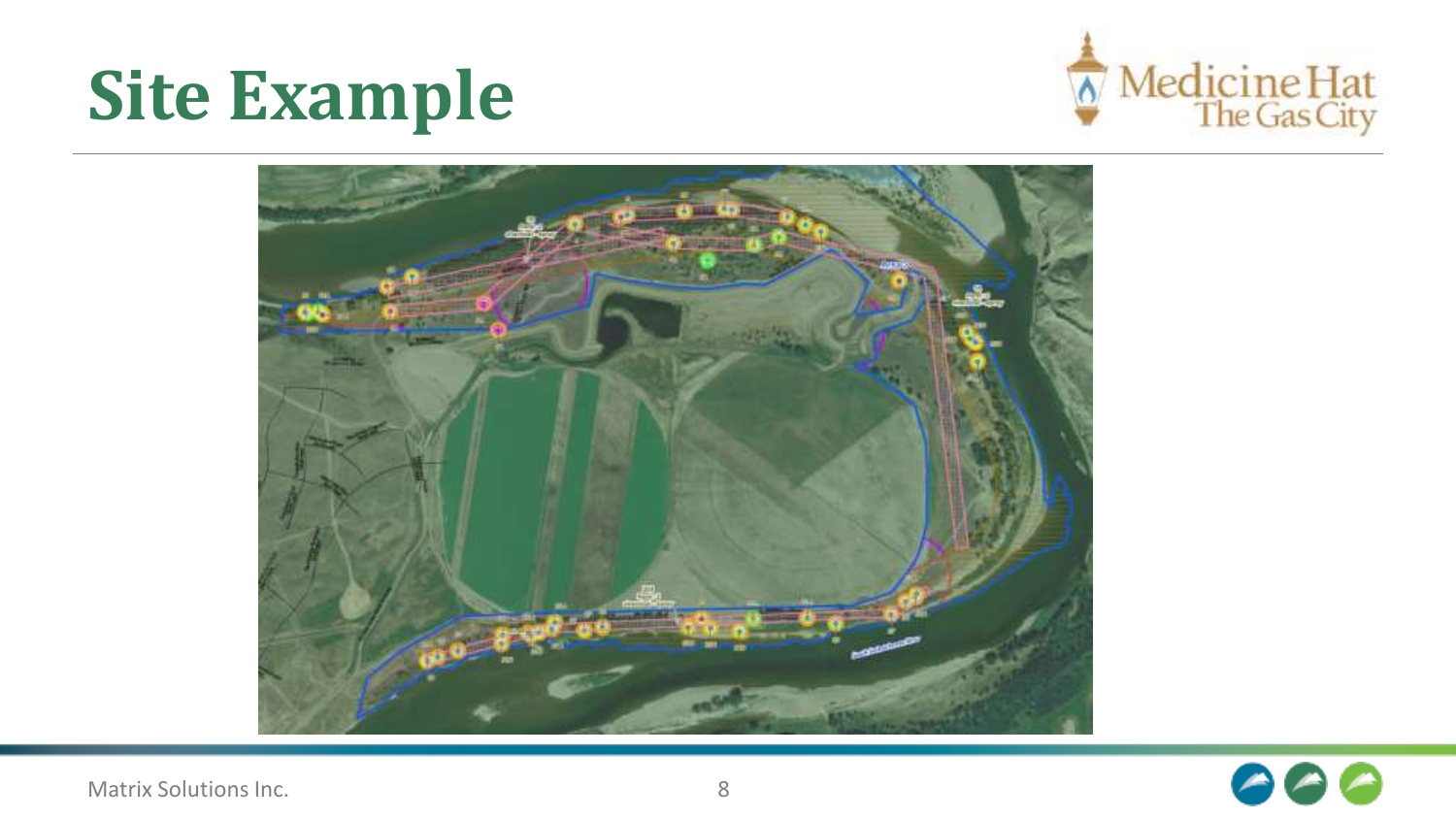### **Weed Management Plan**





- Criteria
	- –Vary between clients
- Ranking
- Treatment Options



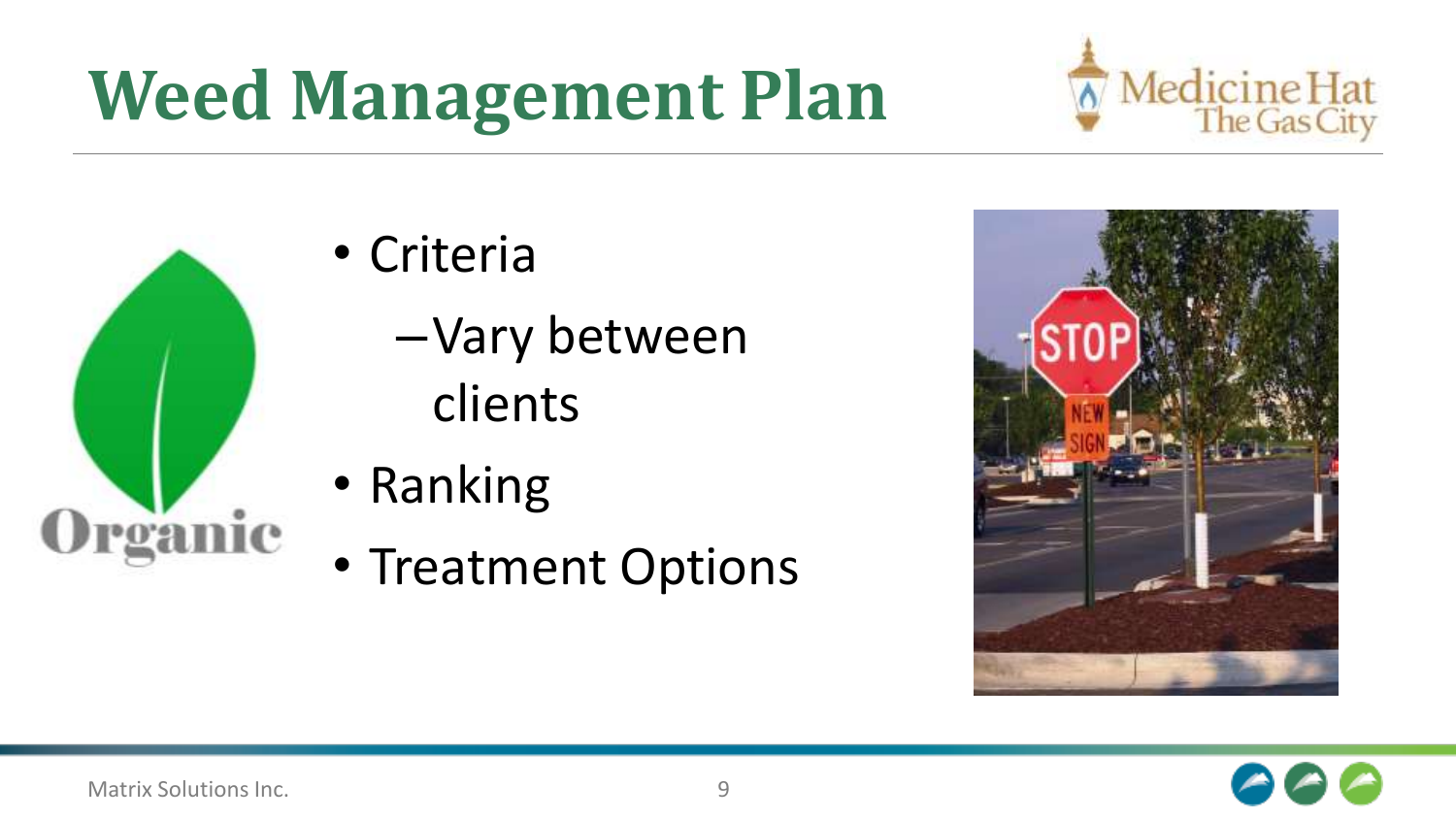### **Weed Control Programs– Successes**

#### **Matrix**:

- Executed multiple treatments per control event; multiple control events during the growing season
- Effective control of weeds
- Relationships with chemical control experts

#### **Client**:

• Progress in 2018



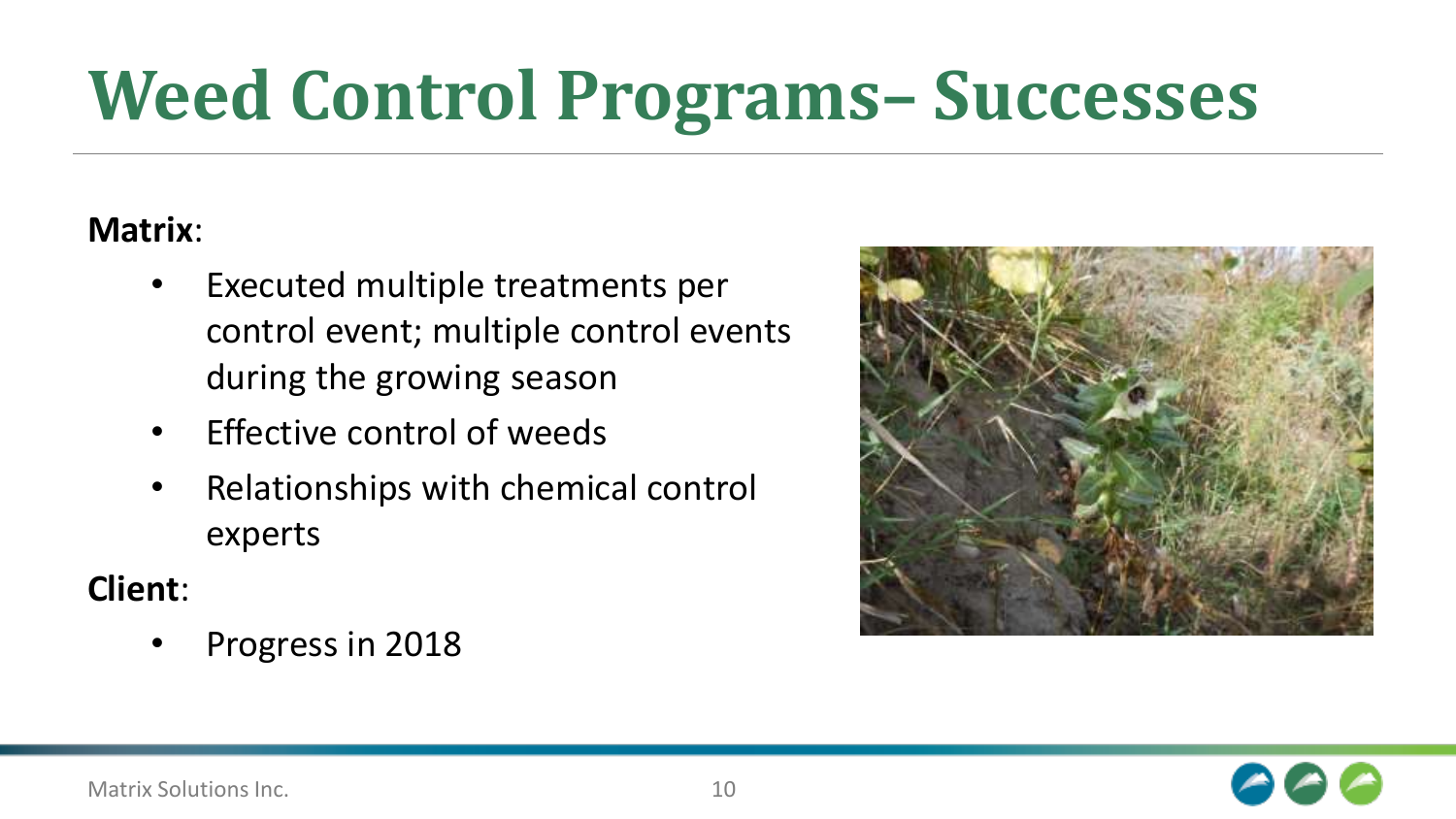### **Weed Control Programs– Challenges**

#### **Matrix:**

- Difficult terrain and size of sites
- Appropriate weed control timing
- Third-party contractor
- Site supervisors required

#### **Client:**

- Internal budget allocation
- Balance budget and public perception



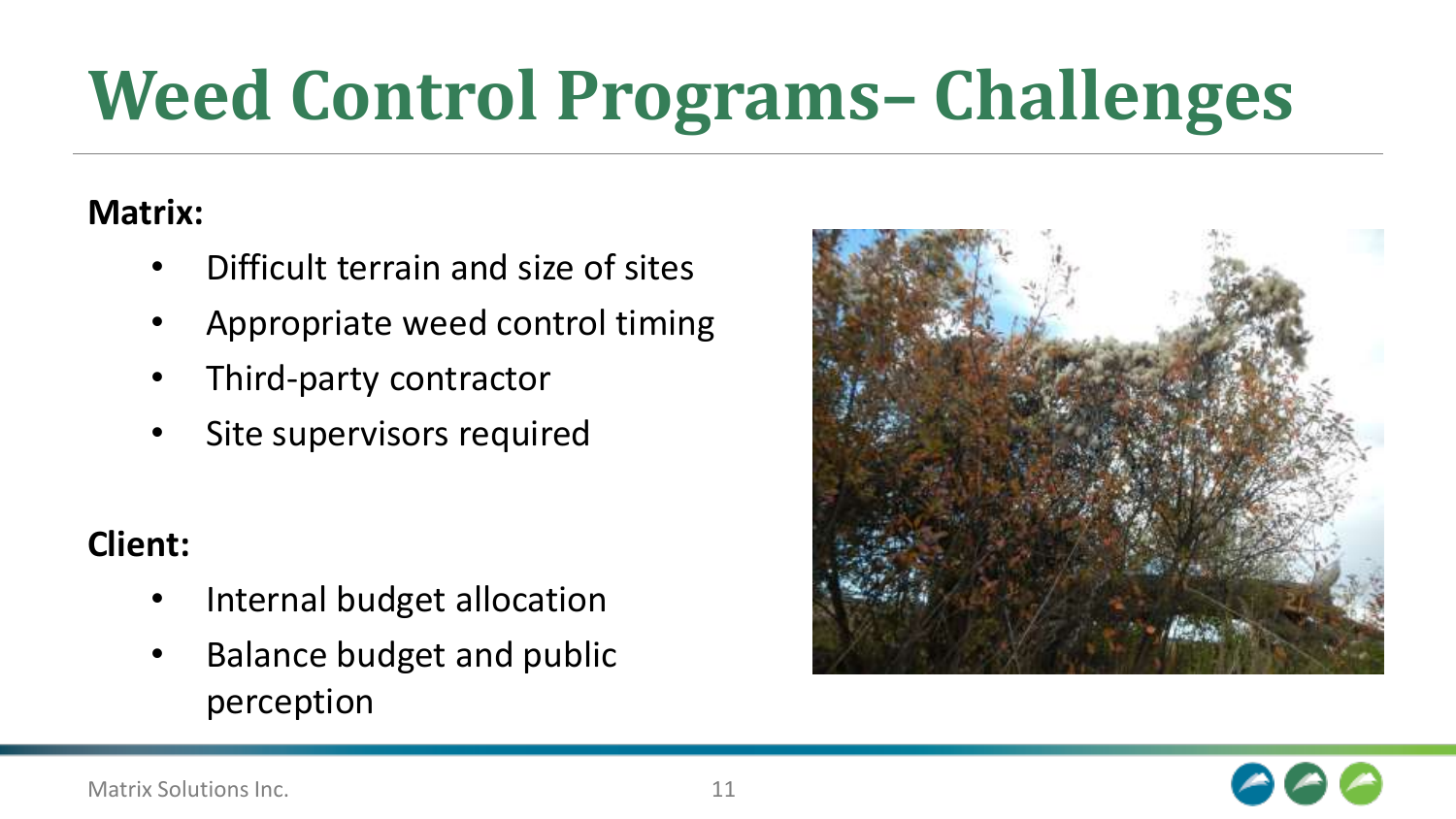#### **Pervasive Weeds**



| <b>Weed Specie(s) Requiring</b><br><b>Aggressive Treatment</b> | <b>Strategy</b>                    |
|----------------------------------------------------------------|------------------------------------|
| <b>Canada (creeping) thistle</b>                               | chemical treatment x 2             |
| <b>Black henbane</b>                                           | Multiple hand picking events       |
| Japanese chess and downy                                       | chemical control in the spring and |
| brome                                                          | application of Esplanade 200 soil  |
|                                                                | residual chemical in the fall      |
| common baby's breath                                           | chemical treatment x 2             |
| leafy spurge                                                   | aggressive chemical spraying x 2   |

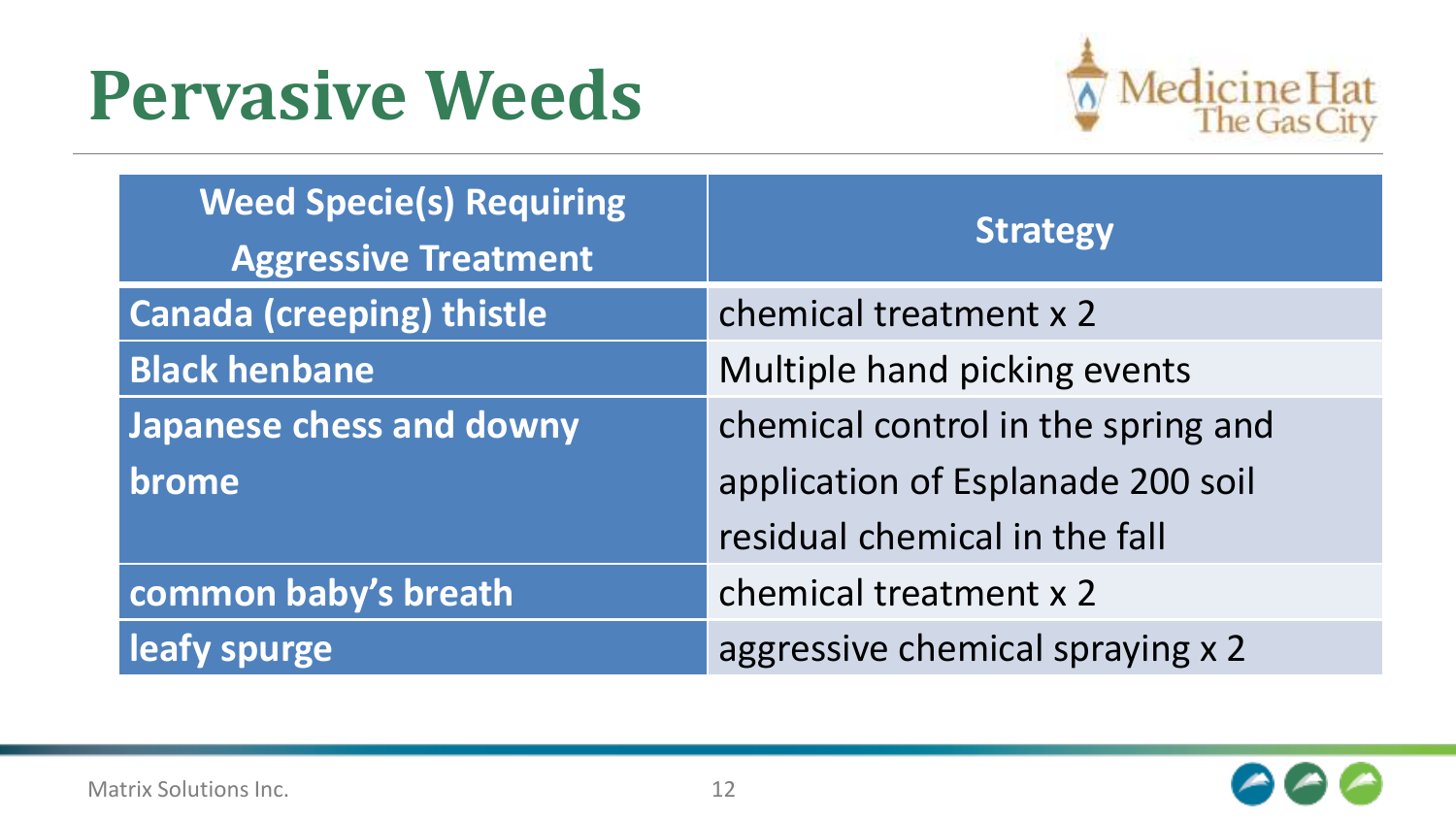#### **Pervasive Weeds**



Canada thistle - noxious Black henbane - noxious





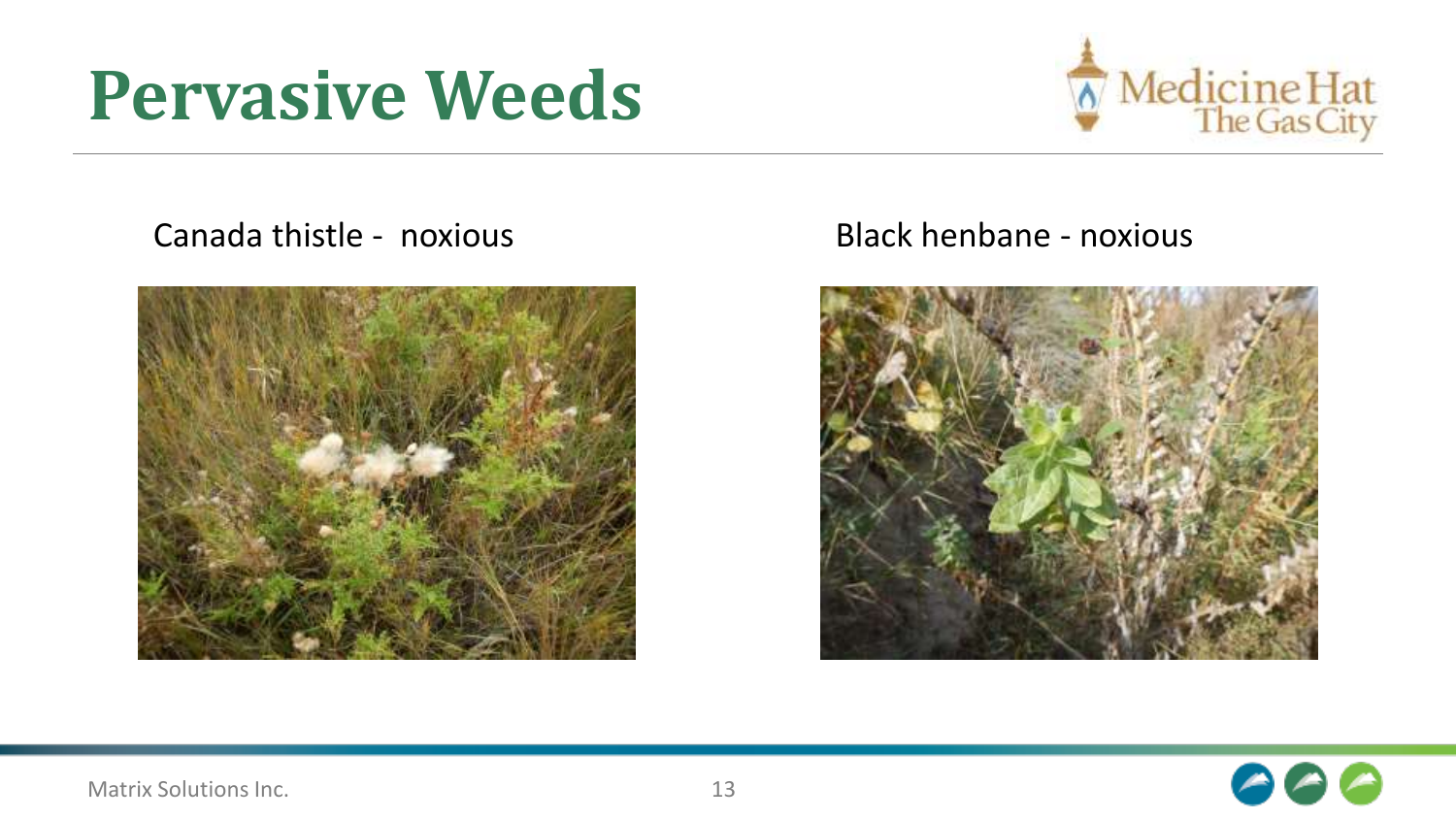#### **Pervasive Weeds**





leafy spurge - noxious

Japanese chess and downy brome noxious





common baby's breath - noxious

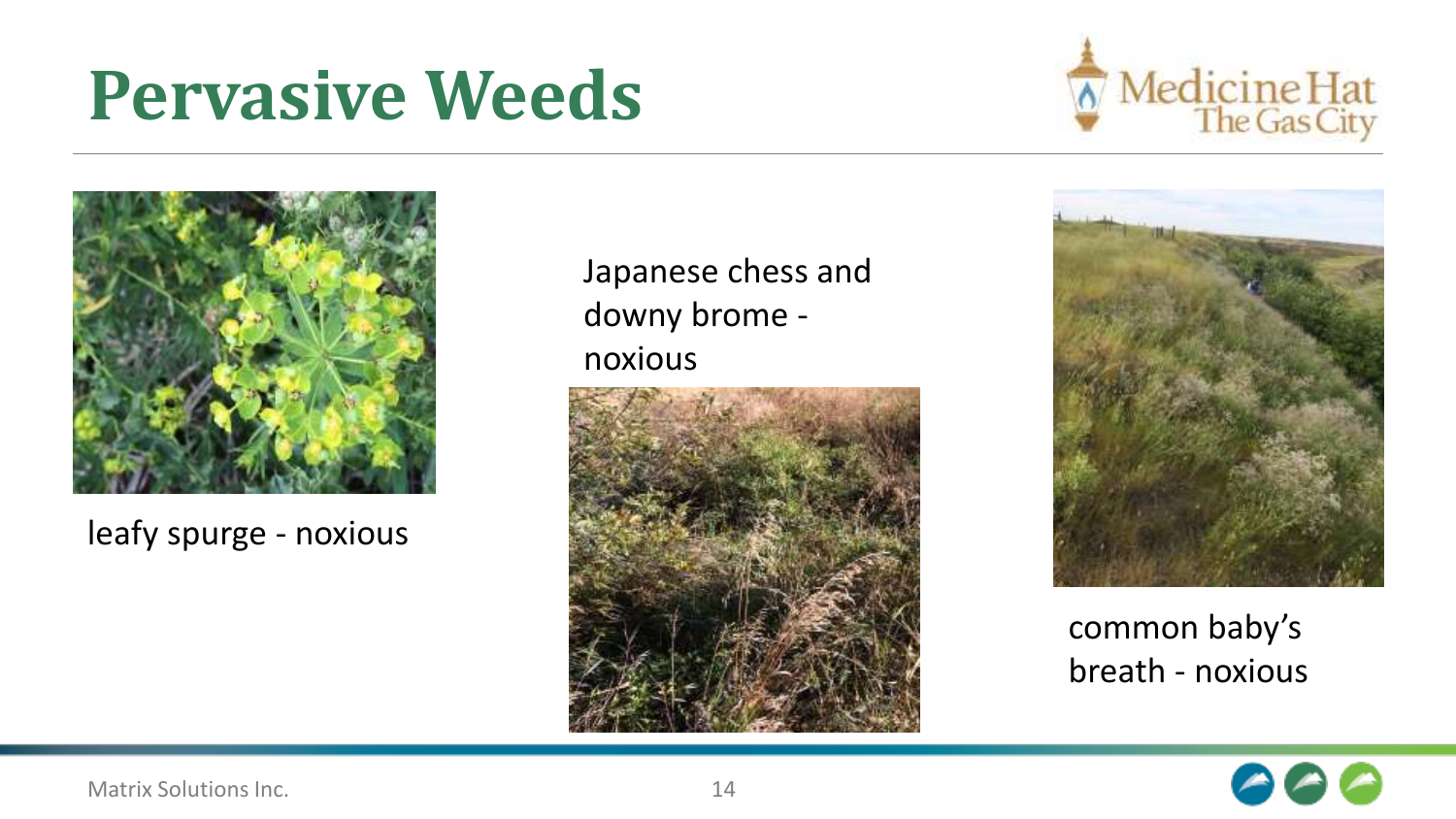#### **Review of Weed Control Strategies**

| <b>Weed Specie(s)</b>       | <b>Evaluation of Treatment Method</b> |
|-----------------------------|---------------------------------------|
| <b>Canada thistle</b>       | effective                             |
| Japanese chess /downy brome | effective                             |
| black henbane               | effective                             |
| common baby's breath        | effective                             |
| leafy spurge                | partially successful                  |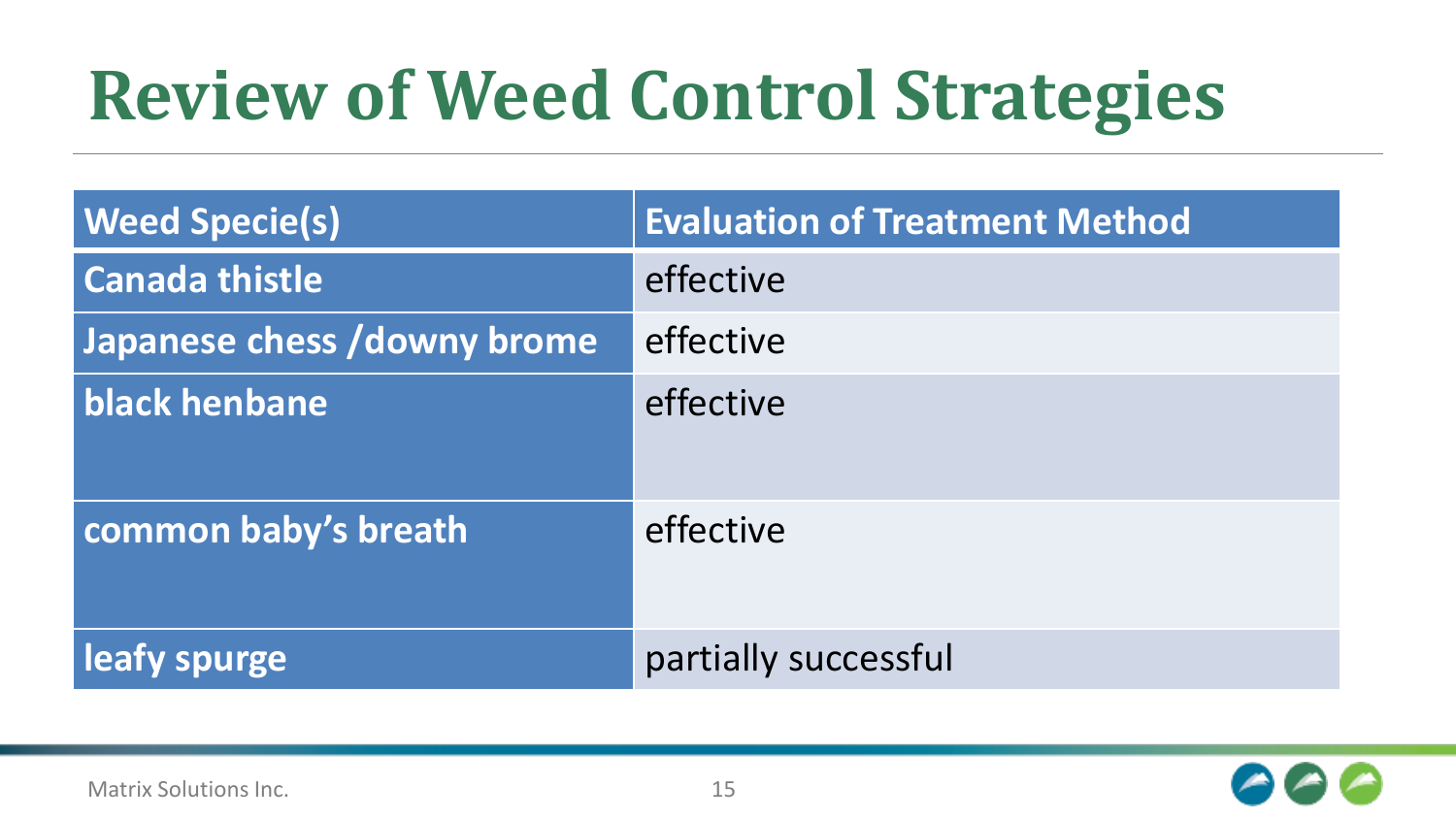### **Program Background #2**

- Reclamation and weed monitoring program
- Project is located in native grassland that is used for grazing
- Ministry of Agriculture land
- Multiple land users



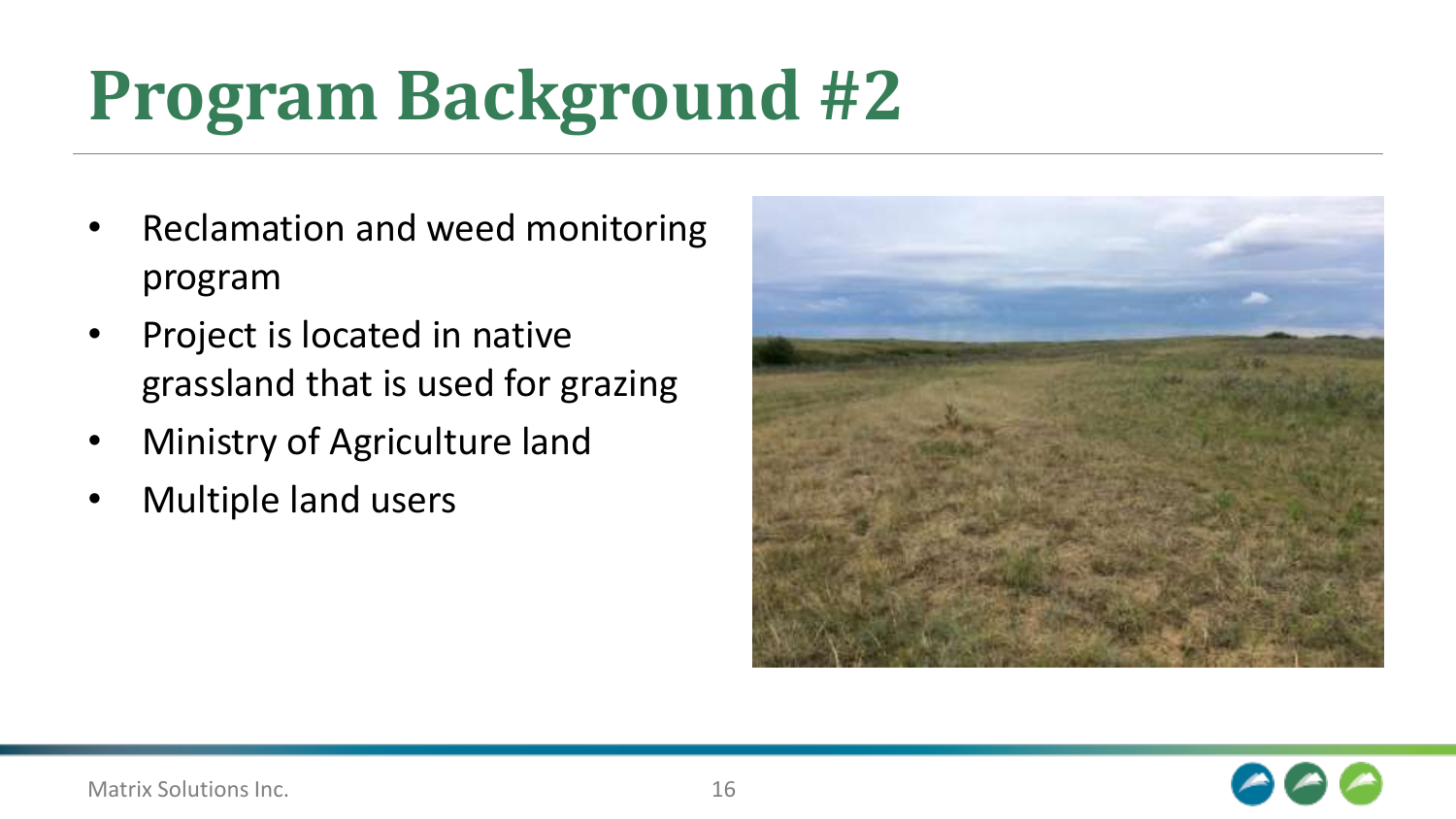#### **Review of the Program**

- Program tours and inventory surveys completed during the growing season
- Developed a weed management plan (WMP) for this program
- Multiple years of control
- Weed control completed by a third party contractor and in house



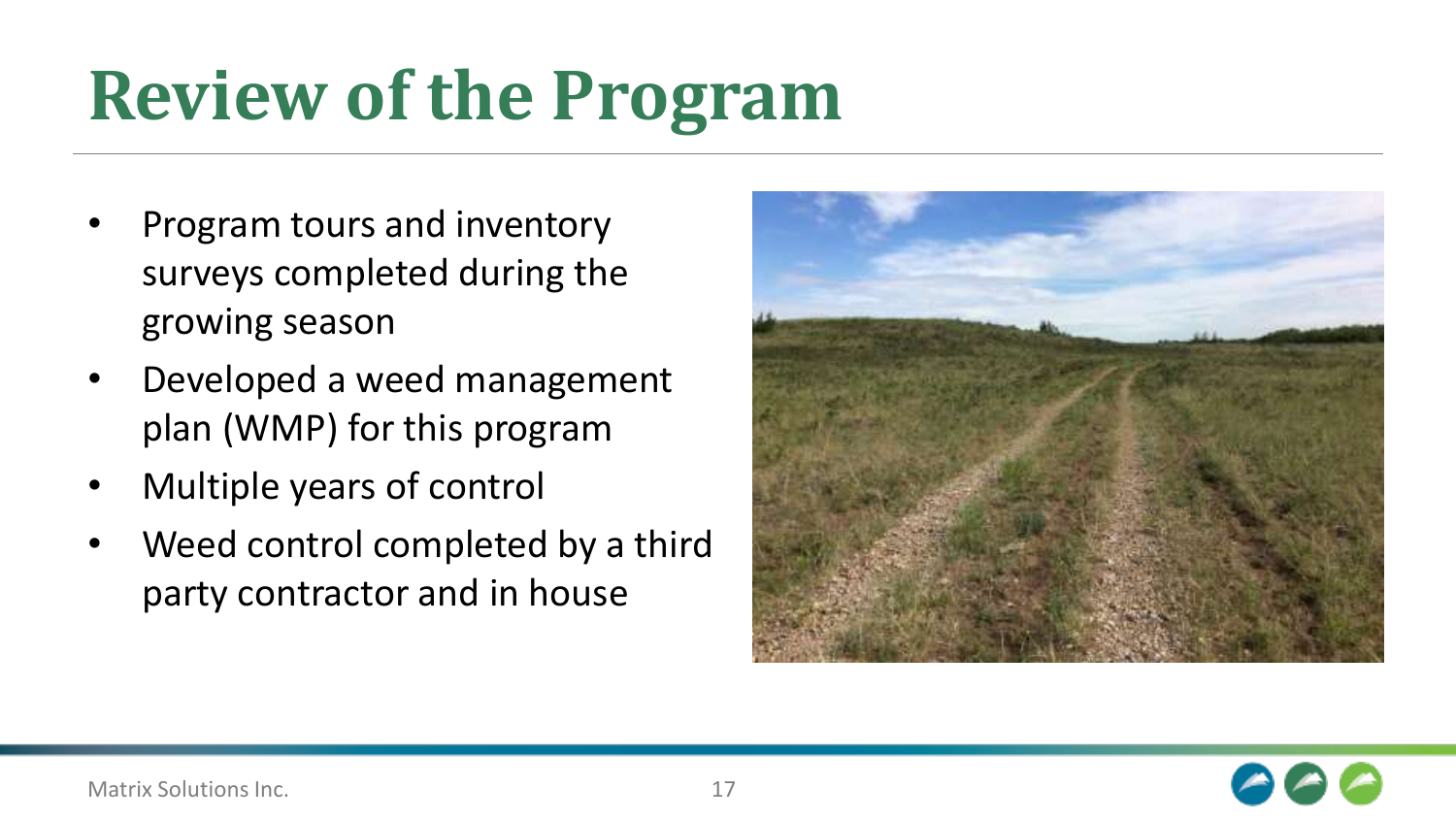### **Weed Control Programs – Successes**

- Effective control of weeds
- Positive relationship with landowner





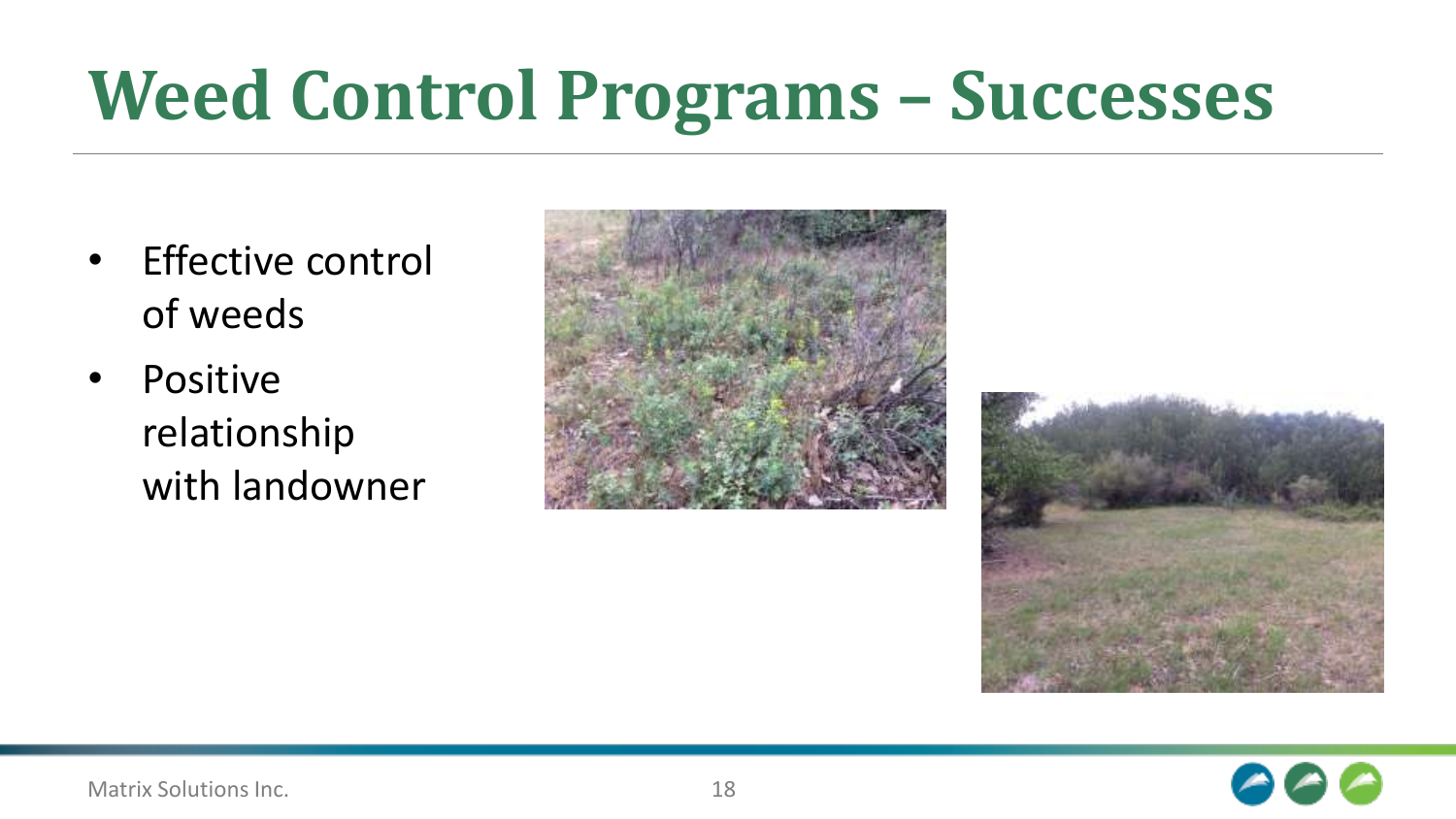### **Weed Control Programs – Challenges**

- Chemical grazing restrictions
- Multiple land users and spread of weeds
- Impacts to desirable species





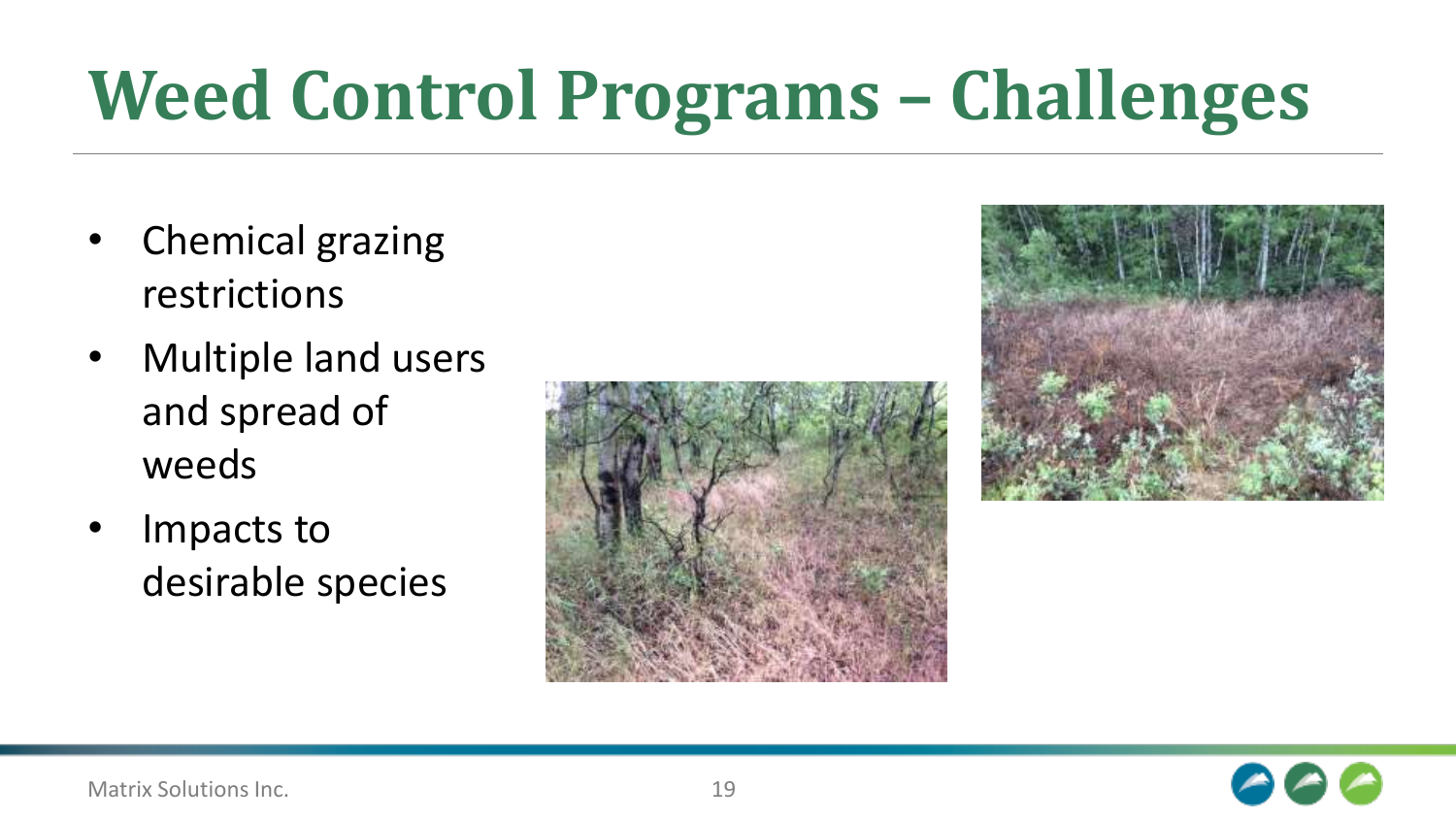#### **What Have We Learned?**

- Difficult
- Multiple seasons
- Multiple control methods
- Not one solution for the same weed, even in similar habitats